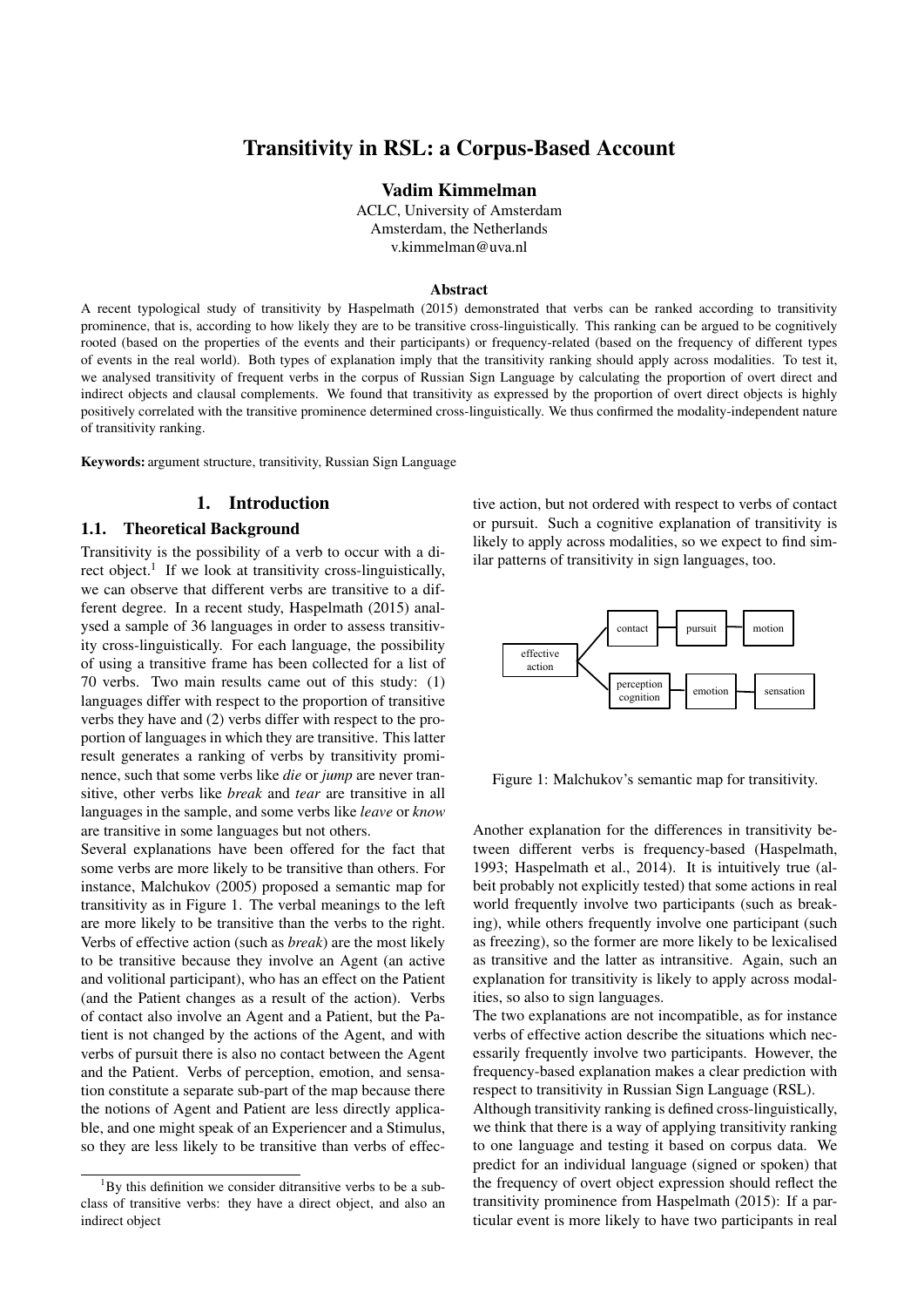world, the verb used to describe this event is more likely to be lexically transitive cross-linguistically AND to have an overt object in corpus data of a particular language.

At first sight it might seem that overt objects in corpus data do not directly reflect transitivity of the verbs, because even transitive verbs can occur without overt objects in languages which allow object pro-drop (and RSL is such a language). However, the possibility of pro-drop is orthogonal to the notion of transitivity. Imagine a language that has transitive verbs X and Y which are transitive to a different degree, so that X is sometimes used intransitively<sup>2</sup>, and Y is always (semantically) transitive<sup>3</sup>; object pro-drop in this language is allowed. We then expect that pro-drop will cause X and Y to appear without objects in a certain percentage of cases (a%), but we expect the effect of pro-drop to be the same for the two verbs, because pro-drop depends on the definiteness of the object, and not on its presence in the lexical argument structure of the verb. However, the proportion of cases where the verb is indeed used intransitively and no object is implied depends on the verbal meaning of X and Y and reflects real world frequencies of the events with one or two participants, so it would be different for X and Y (say  $x\%$  and  $y\%$  of all cases). The observed percentages of overt objects for X and Y will be  $(100-(a+x))\%$  and  $(100-(a+y))\%$  respectively, and so despite the presence of cases of pro-drop, these percentages will also reflect transitivity of these verbs.

## 1.2. The Current Study

In order to test the relation between the transitivity prominence and overt object expression, we analysed corpus data of RSL. RSL is a language used by at least 120 000 people in Russian Federation. Although some research on linguistic properties of RSL has recently appeared, no studies of argument structure are available yet. Importantly, corpusbased investigations of transitivity have not yet been conducted for any other sign languages.

Apart from providing a basic corpus-based description of transitivity in RSL, in this paper we are interested in answering two more general questions: (1) Does transitivity prominence apply across modalities? and (2) Is transitivity prominence related to overt object expression?

## 2. Methodology

The RSL corpus (Burkova, 2015) contains naturalistic narratives and a small number of dialogues produced by 37 signers from different regions of Russia. The total length of the video files is 5h 28min. The whole corpus is annotated in ELAN with sign-by-sign translation (separately for the right and left hands) and with sentence-level free translation in Russian; the total number of annotations is over 65 000. Based on the number of annotations on the right hand tier, the estimated number of signs in the corpus is ≈25 000.

To study transitivity, verbal tokens expressing the 80 typical verbal meanings from the VALPAL project (Hartmann et al., 2013) have been identified.<sup>4</sup> Since the RSL corpus does not make use of lexical IDs, the same sign is sometimes translated with different glosses, and the same gloss is sometimes used for different signs; therefore, the search for tokens involved identifying all possible patterns with which a particular verbal meaning would be expressed in Russian, and using regular expressions to search for them. For instance, the meaning 'to dress' in Russian can be expressed by two verbs with different prefixes: *o-devat'* and *na-devat'*, and also the gloss might contain the corresponding noun *odezhda*, so a regular expression was used to identify all possible tokens.

Sometimes a meaning from the VALPAL list was matched to more than one sign in RSL, so labels like SPEAK1, SPEAK2, SPEAK3 have been created to reflect that different signs have the meaning 'to speak'. At first, all different forms were assigned different labels. However, sometimes the differences between the forms appear to be phonetic. For instance, RUN1 contains an alternating movement of the hands, RUN2 contains an identical but synchronized movement of the hands, and RUN3 contains the same movement as RUN2 but only involving fingers. In such cases we also looked at the argument structure of the different variants (as described below) in order to decide whether they should be analysed as one verb. In most cases it turned out that different variants also differed in argument structure, as was the case with SPEAK1, SPEAK2, and SPEAK3, but for the verbs RUN and COME the variants were not different, thus for further analysis we grouped them together.

We excluded the meanings that are expressed in RSL by classifier predicates, as classifier predicates have modalityspecific properties, crucially also with respect to argument structure (Benedicto and Brentari, 2004; Kimmelman et al., 2016), and have to be analysed separately. However, we included two signs which can potentially be classifier predicates, namely GIVE and TAKE. In our data there are examples in which these signs are used with abstract objects (1) or with objects that do not correspond to the handshapes used in the predicates, so it is clear that these verbs at least have non-classifier usages. Note, however, that we then included all usages of these verbs, so some tokens of these verbs might in fact be classifier predicates.

(1) MORE INFORMATION GIVE '[...] to give more information.'

Altogether, based on the 80 verbal meanings, we annotated 117 verbal signs (types) totalling 2248 tokens. For each token we created annotations on several tiers, including a tier for the verbal meaning and a tier for word order in the clause. Clause boundaries were identified on semantic grounds: the verb and all its arguments and adjuncts (similar to Hansen and Hessmann (2008)). We labelled the most agentive argument as S. For verbs which only take one object, we labelled the relevant argument as O (direct object). For ditransitives, such as SAY, SPEAK, TELL, TALK, TEACH we labelled the Addressee/Goal as O and the

<sup>2</sup>As for instance transitive verbs *to melt* and *to eat* can be used intransitively in English.

<sup>3</sup>As for instance the transitive verb *to give*, which can only be used transitively in English.

<sup>&</sup>lt;sup>4</sup>The VALPAL project used a list of 80 verbal meanings; however, Haspelmath's transitivity prominence is only discussed for 70 of the 80 verbs in Haspelmath (2015).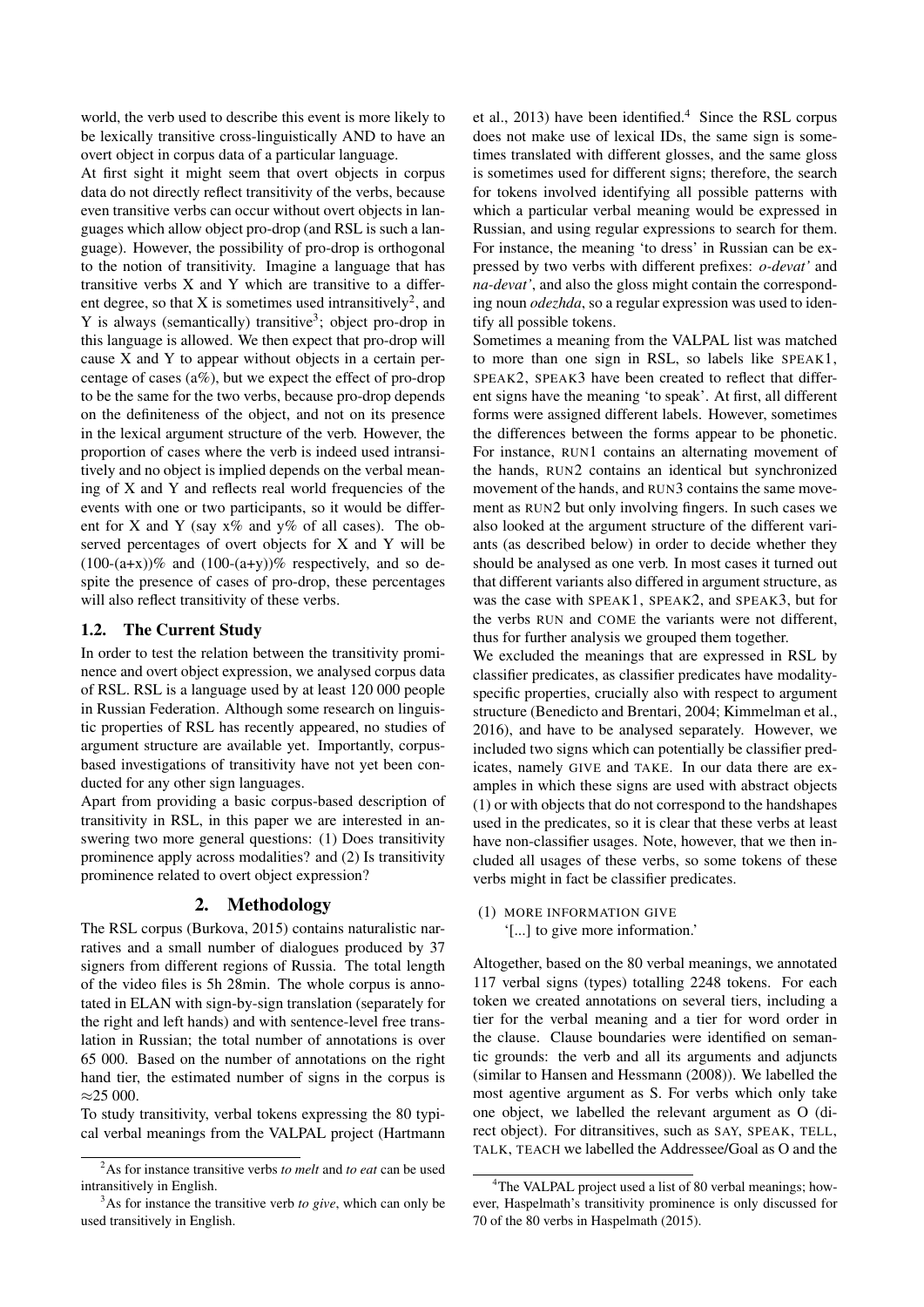Theme/Patient as O2. This is an unusual decision from a typological perspective, as the Theme/Patient is usually the direct object. However, in RSL all these verbs are agreeing and they agree with the Addressee/Goal argument, so based on the language-internal criterion of agreement we identified this argument as the direct object. We also identified possible clausal complements CO in cases like *He saw [that she left]*.

In order to compare transitivity of RSL verb to Haspelmath's transitivity prominence ranking, we calculated proportions of overt arguments per verbal type (e.g. number of tokens with overt O divided by the total number of tokens). For the sake of completeness, we calculated proportions of overt direct and indirect objects, clausal complements, and subjects. Since we are working with proportions, verbal types with a small amount of tokens could distort the picture, so we only included verbs with at least 25 tokens. This resulted in 29 verbal types totalling 1611 tokens. Note that these types includes some groups of verbs which correspond to one meaning in Haspelmath's ranking, such as SPEAK2 and SPEAK3, and also some verbs from the longer VALPAL list of meanings which are not included in Haspelmath's ranking. Thus for the comparison with this ranking we were left with 25 verbal types, but for the general overview of overt expression of arguments we report on all 29 frequent verbal meanings.

#### 3. Results

Basic properties of argument structure of frequent verbs in RSL can be assessed by looking at the overt direct and indirect objects as well as clausal complements which accompany these verbs. In Figure 2, the frequent RSL verbs are ranked according to the proportion of overt direct objects. One can immediately see that this ranking looks quite reasonable, with verbs like HAPPY and LAUGH never occurring with a direct object, and verbs like TAKE and GIVE being the most frequently accompanied with an overt direct object.



Figure 2: Frequent RSL verbs ordered by proportion of overt direct objects.

In Figure 3, the frequent RSL verbs are ranked according to the proportion of overt indirect objects. Again, this ranking intuitively makes sense, as the meanings which are typically ditransitive cross-linguistically, such as TEACH and TELL are high in this ranking.

Finally, in Figure 4, the frequent RSL verbs are ranked according to the proportion of overt clausal complements. Not surprisingly, verbs of speech, perception and cognition are high in this ranking, as semantically the complements of these verbs are often full propositions and not entities.



Figure 3: Frequent RSL verbs ordered by proportion of overt indirect objects.



Figure 4: Frequent RSL verbs ordered by proportion of overt clausal complements.

| 01 COLD          |                     |                | 01 COLD    |
|------------------|---------------------|----------------|------------|
| 01 HAPPY         |                     |                | 01 COME    |
| 03 LAUGH         | $\circ$             |                | 01 HAPPY   |
| 04 COME          | 0.03                | $\Omega$       | 01 LAUGH   |
| 04 LIVE          |                     |                | 01 LEAVE   |
| 04 RUN           | 0.05                |                | 01 LIVE    |
| 07 PLAY          | $\blacksquare$ 0.1  | 0.025          | 01 RUN     |
| 08 TALK          | $\blacksquare$ 0.4  | 0.053          | 08 THINK   |
| 09 SPEAK         | $\blacksquare$ 0.41 | 0.054          | 09 SPEAK   |
| 10 LEAVE         | $\blacksquare$ 0.42 | 0.056<br>0.106 | 10 LOOK    |
| 11 SCREAM        | $\Box$ 0.45         | 0.123          | 11 FEAR    |
| 12 THINK         | $\blacksquare$ 0.52 | 0.145          | 12 TALK    |
| 13 FEAR          | 0.53                | 0.146          | 13 SEE     |
| 14 LOOK          | 0.73                | 0.154          | 14 TELL    |
| $15$ HELP        |                     | 0.186          | 15 PLAY    |
| 15 LIKE          | 0.78                | 0.194          | 16 SCREAM  |
| 15 TELL          | 0.88                | 0.233          | 17 SEARCH  |
| 18 KNOW          |                     | 0.236          | 18 ASK FOR |
| <b>18 SEARCH</b> | $\Box$ 0.92         | 0.244          | 19 DRESS   |
| 20 DRESS         | 0.93                | 0.333          | 20 KNOW    |
| 21 EAT           | 0.95                | 0.349          | 21 EAT     |
| <b>21 SEE</b>    | $\blacksquare$ 0.98 | 0.473          | 22 HELP    |
| 23 ASK FOR       | $\blacksquare$ 1    | 0.64           | 23 LIKE    |
| 24 GIVE          |                     |                | 24 TAKE    |
| <b>25 TAKE</b>   |                     |                | 25 GIVE    |

Figure 5: Haspelmath's ranking (left) and ranking based on overt objects in RSL corpus (right). Created with RAW (raw.densitydesign.org).

It should be clear that the best general measure of transitivity is the proportion of overt direct objects, because indirect objects and clausal complements target specific semantic subclasses of verbs. Thus we compared the ranking from Figure 2 to the ranking by transitivity prominence from Haspelmath (2015). For each verb, Haspelmath provided a number which represents the proportion of languages in which a particular verb is lexically transitive. In order to compare our ranking, we calculated the correlation between this measure and the proportion of overt direct objects in